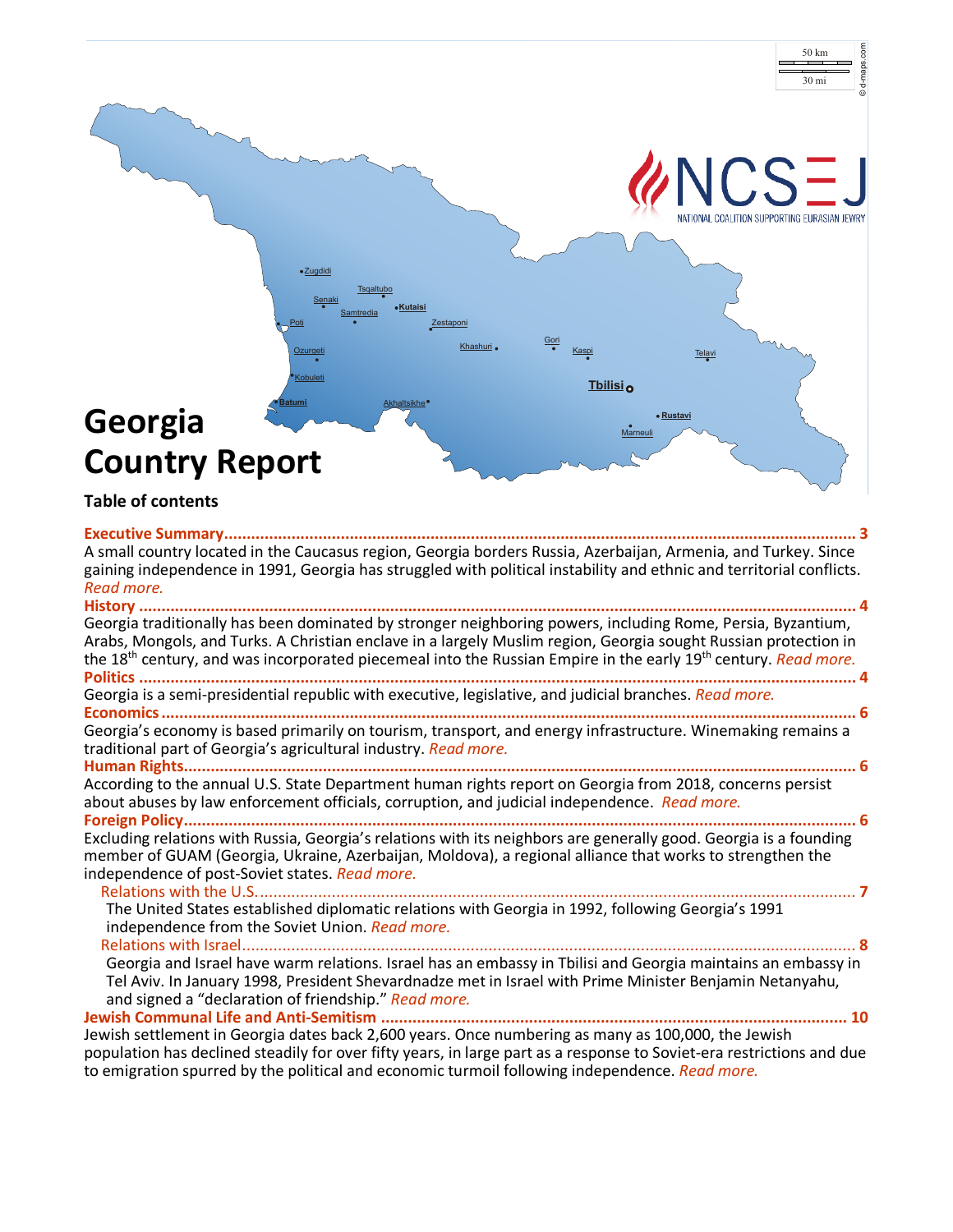# <span id="page-1-0"></span>**Executive Summary**

*Since its independence in 1991, Georgia has steadily developed a free market economy and a pluralistic democracy.*

*A small country located in the Caucasus region, Georgia borders Russia, Azerbaijan, Armenia, and Turkey. Georgia has struggled with political instability, including a civil war, and ethnic and territorial conflicts. During the presidency of Eduard Shevardnadze, democratic and economic reforms faltered. After the 2003 "Rose Revolution" and 2004 elections that brought President Mikheil Saakashvili to power, Georgia began to institute comprehensive institutional reforms.*

*In August 2008, the ongoing conflict between Georgia and the breakaway territories of South Ossetia and Abkhazia escalated into war between Russia and Georgia. The conflict continued for five days before a ceasefire agreement was brokered. The issue of the two separatist territories remains the major obstacle in Georgia-Russian relations.*

*The Georgian Dream coalition, headed by billionaire Bidzina Ivanishvili, won the 2012 parliamentary election, and Georgian Dream's*

#### **Statistics:**

**Population:** 3,907,800 (March 2019 est.) **Area:** 69,700 sq. km **Capital**: Tbilisi **Major cities**: Tbilisi, Kutaisi, Poti, Batumi

#### **Head of State**:

President Salome Zourabichvili **Head of Government**: Prime Minister Iraki Garibashvili **Foreign Minister**: David Zalkaliani **Ambassador to United States**: Davit Bakradze **U.S. Ambassador to Georgia**: Kelly C. Degnan.

**Jewish population**: Approximately 6,000

<span id="page-1-1"></span>**Freedom House Rating**: Partly Free

*Giorgi Margvelashvili won the 2013 presidential election. Margelashvili's platform emphasized Georgia's continued European and Euro-Atlantic integration efforts, while simultaneously trying to ease tensions with the Russian Federation.*

*Salome Zourabichvili, an independent backed by the Georgia Dream Party, won the 2018 presidential election. The current prime minister is Mamuka Bakhtadze, a past Minister of Finance.*

*Georgia's foreign policy priority is to maintain close ties with Europe and the United States. Its long-term goals include gaining European Union and NATO membership.*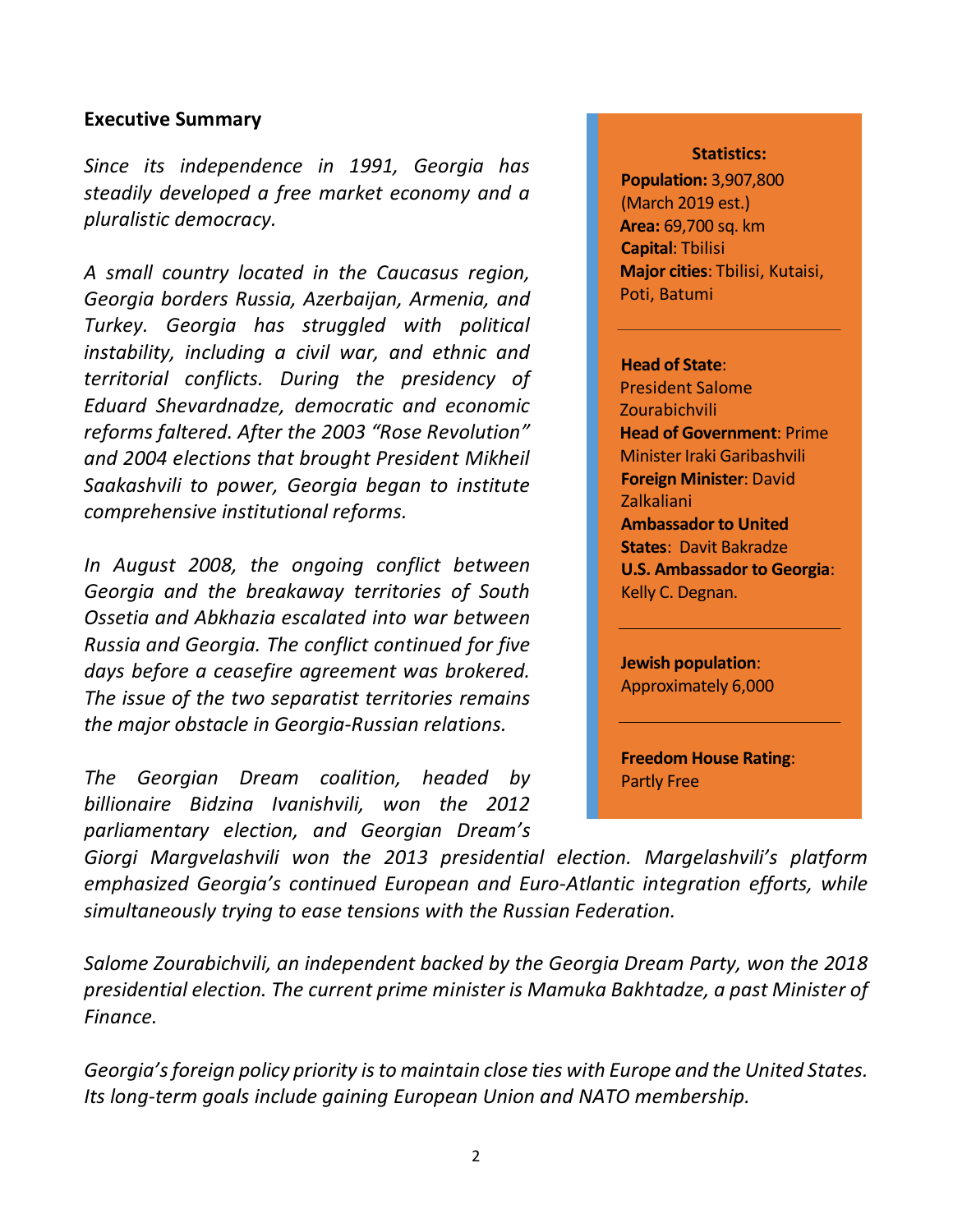# **History**

Georgia, located in the southern Caucasus region, is slightly smaller than South Carolina and occupies a strategic position between Russia, Azerbaijan, Armenia, Turkey, and the Black Sea. An ancient country, Georgia traditionally has been dominated by stronger neighboring powers, including Rome, Persia, Byzantium, Arabs, Mongols, and Turks. A Christian enclave in a largely Muslim region, Georgia sought Russian protection in the 18<sup>th</sup> century, and was incorporated piecemeal into the Russian Empire in the early 19<sup>th</sup> century. Georgia declared independence from the USSR on April 9, 1991, but then suffered prolonged political and economic turbulence and civil strife. Soviet domination and recent Russian policies have left a legacy of strong anti-Russian attitudes, reinforced by Russian support for local separatists.



Thanks to its strong ethnic, linguistic, and religious identity, Georgia was one of the first Soviet Republics to push for outright independence in the late 1980s, following the April 9, 1989 brutal suppression of a peaceful demonstration in Georgia's capital by Soviet troops. Georgia officially declared its independence in April 1991, shortly before the Soviet Union's fall. Prominent nationalist leader Zviad Gamsakhurdia was elected president in May 1991, but quickly became an erratic and authoritarian ruler; he was overthrown in early 1992 and forced to flee the country after a coup led by pro-opposition military and paramilitary units.

Eduard Shevardnadze, Gorbachev's former Foreign Minister and former Georgian Communist Party leader, returned to Georgia in 1992 and emerged as de facto president, twice defeating armed attempts by Gamsakhurdia's supporters to regain power. In 1995, Shevardnadze was elected President of Georgia, and won reelection in 2000. During his presidency, Georgia adopted a constitution, established government institutions, and became a member of most major international organizations such as the UN, Council of Europe, and World Trade Organization. The country also became a major transit route for Caspian Basin oil and gas to Turkey and Europe. However, Shevardnadze's administration was widely criticized for corruption and for Georgia's lack of economic progress.

The disputed outcome of the November 2003 parliamentary elections resulted in massive nonviolent anti-government demonstrations in Tbilisi, which soon spread throughout Georgia. Local and international observers claimed that Mikheil Saakashvili, the young head of the opposition United National Movement, had won the election. Shevardnadze's attempt to manipulate the election precipitated a mass protest movement known as the Rose Revolution, which resulted in Shevardnadze's resignation.

The new President-elect Saakashvili introduced a slate of reforms targeting endemic corruption, working to reform the police and the judiciary, and building accountable government institutions and new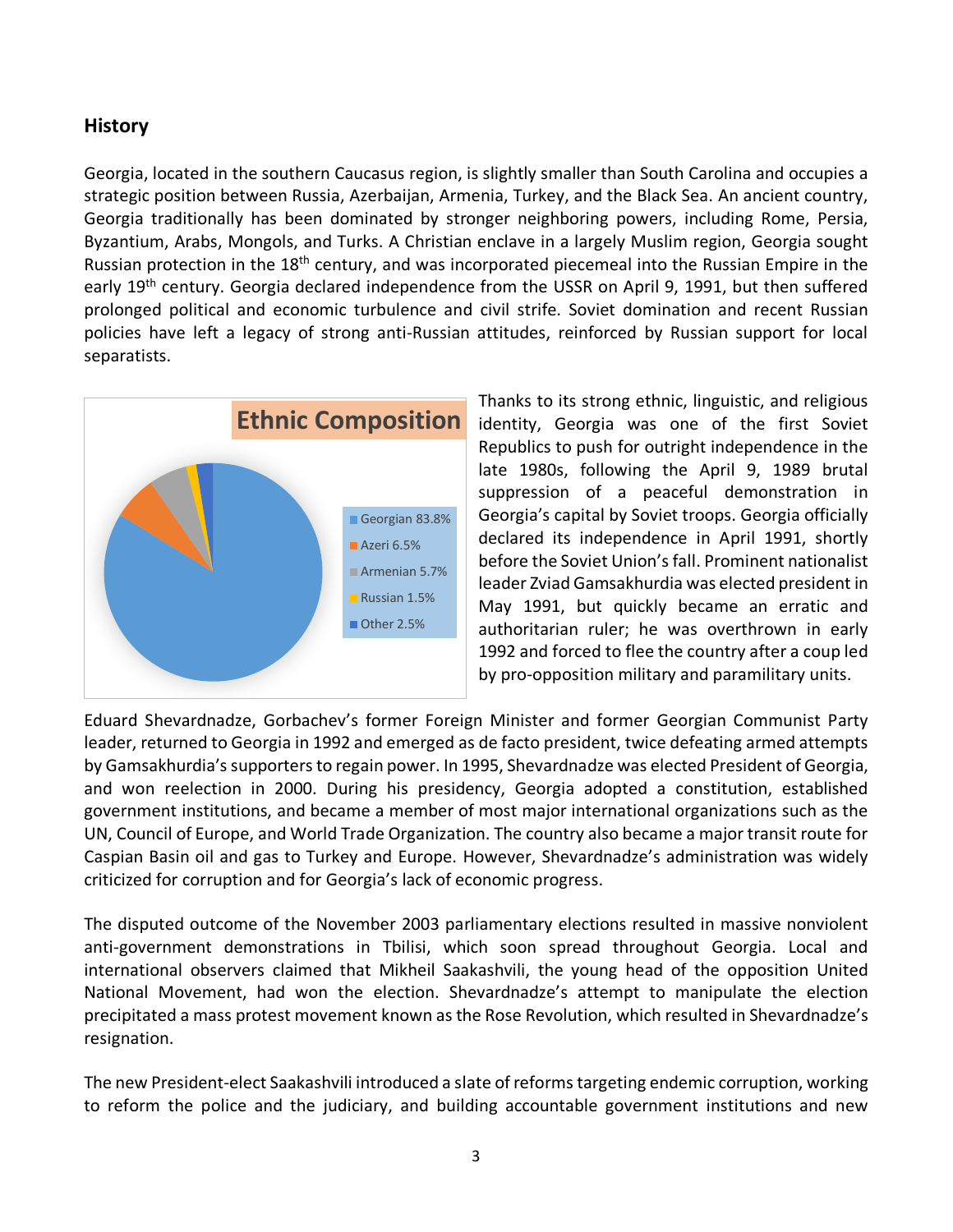infrastructure. However, many felt his agenda disadvantaged certain property rights and democratic freedoms, including freedom of speech. These shortcomings contributed to the rise of popular discontent.

In November 2007, massive public protests erupted against Saakashvili's presidency. A peaceful public demonstration was violently put down by riot police, and the major opposition media outlet (Imedi TV) was shut down. Saakashvili announced an early presidential election for January 2008 and was reelected with close to 53% of the vote. While many in the opposition claimed the elections were manipulated, the international community declared that the elections complied with basic international standards.

In August 2008, the conflict between Georgia and Russia over South Ossetia and Abkhazia escalated into a war between the two countries. The outcome of the five-day war was Russia's recognition of Abkhazia and South Ossetia as independent states. The United States condemned Russia's actions, and in an effort to support Georgia, provided a \$1 billion economic aid package.

The 2012 parliamentary elections resulted in the victory of billionaire Bidzina Ivanishvili's Georgia Dream coalition over President Mikheil Saakashvili's United National Movement, depriving Saakashvili of a parliamentary majority. While denigrated as pro-Russian by Saakashvili's supporters, Ivanishvili's government has remained committed to continuing closer integration with the West. At the same time, the new government has pushed to reduce tensions with Russia. After coming to power, the new government initiated investigations of former officials who were believed to have violated the law. The prosecutions were criticized by human rights watchdogs and international organizations as politically motivated.

In the 2013 presidential election, Giorgi Margvelashvili, the Georgian Dream party candidate, defeated David Bakradze, of the United National Movement. President Margvelashvili reconfirmed the Georgian strategic imperative to both intensify its European and Euro-Atlantic integration and ease tensions with the Russian Federation.

In December 2015, Giorgi Kvirikashvili, former Minister of Foreign Affairs, replaced Irakli Garibashvili as the Prime Minister of Georgia.

In the October 2016 parliamentary elections, the Georgian Dream party won 115 seats in the parliament (constitutional majority). The United National Movement received 27 seats, while a newlyfounded Alliance of Patriots of Georgia entered the parliament as a third party for the first time with 6 seats.

<span id="page-3-0"></span>Presidential elections were held in Georgia on 28 October 2018, the seventh presidential elections since the country's restoration of independence from the Soviet Union in 1991. The previous elections in October 2013 resulted in a victory for Giorgi Margvelashvili of the Georgian Dream coalition.

Following amendments to the constitution in 2017, the 2018 election was be the last direct presidential vote; after 2018, presidents will be elected by the 300-member College of Electors.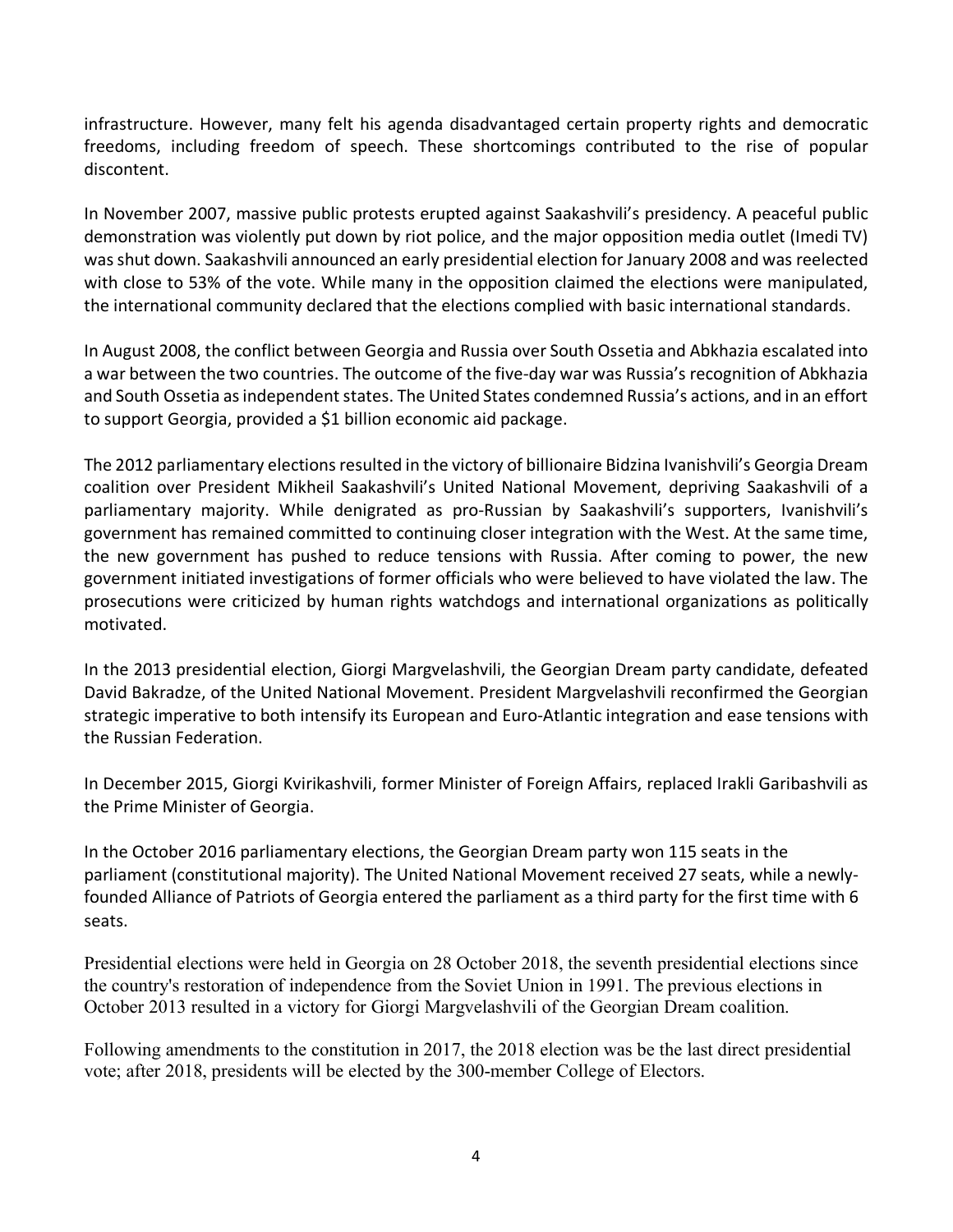In the summer of 2019, protests in Georgia demanded a change to a more proportional system (removing the single-seat constituencies) and secured a promise from Georgian Dream party leader Bidzina Ivanishvili to do so. In November 2019, however, individual members of parliament voted against a bill to change the electoral system, sparking renewed protests.

After the failure of the proposed amendments to be passed with 75% of votes from parliamentary deputies, the government and the opposition held several rounds of talks, and in early March 2020, a memorandum of understanding was issued from all of the political parties.

On 29 June 2020, electoral reforms were adopted by the Georgian Parliament, with 117 out of 142 members voting in support for the reforms.

# **Politics**

Georgia is a semi-presidential republic with executive, legislative, and judicial branches. According to recent developments, the leading Georgian political party, Georgian Dream, has amended the constitution of Georgia and significantly reduce the power of the President. Initiatives have also include abolishing majoritarian seats at the national parliament, indirect election of the presidency, and definition of marriage as a union between man and woman. The last two have been implemented while the former is still an ongoing process.

## **Occupied territories**

Twenty percent of Georgian territory is currently occupied by the Russian military, specifically the separatist regions of South Ossetia (Tskhinvali region) and Abkhazia. The annexation process is ongoing, Russian militants cross borders on a regular basis.



Open warfare erupted in late 1991 between Georgian and South Ossetian forces, resulting in around 1,000 fatalities and the displacement of 60,000 to 100,000 refugees.

Tensions rose again in 2004 after President Saakashvili's inauguration, leading to fresh outbreaks of violence and a new ceasefire agreement. Following his 2004 election, Saakashvili repeatedly offered the South Ossetian government autonomy within Georgia, but his offer was

refused, despite European and American support for his peace plans. Russia, which backs South Ossetian independence, has made it easy for South Ossetians to obtain Russian passports.

In August 2008, tensions between Russia and Georgia over the South Ossetian territory erupted into an eight-day war. After the war, Russia recognized the region as independent. Relations between Georgia and its breakaway region are currently tense, with very limited cross-border movement.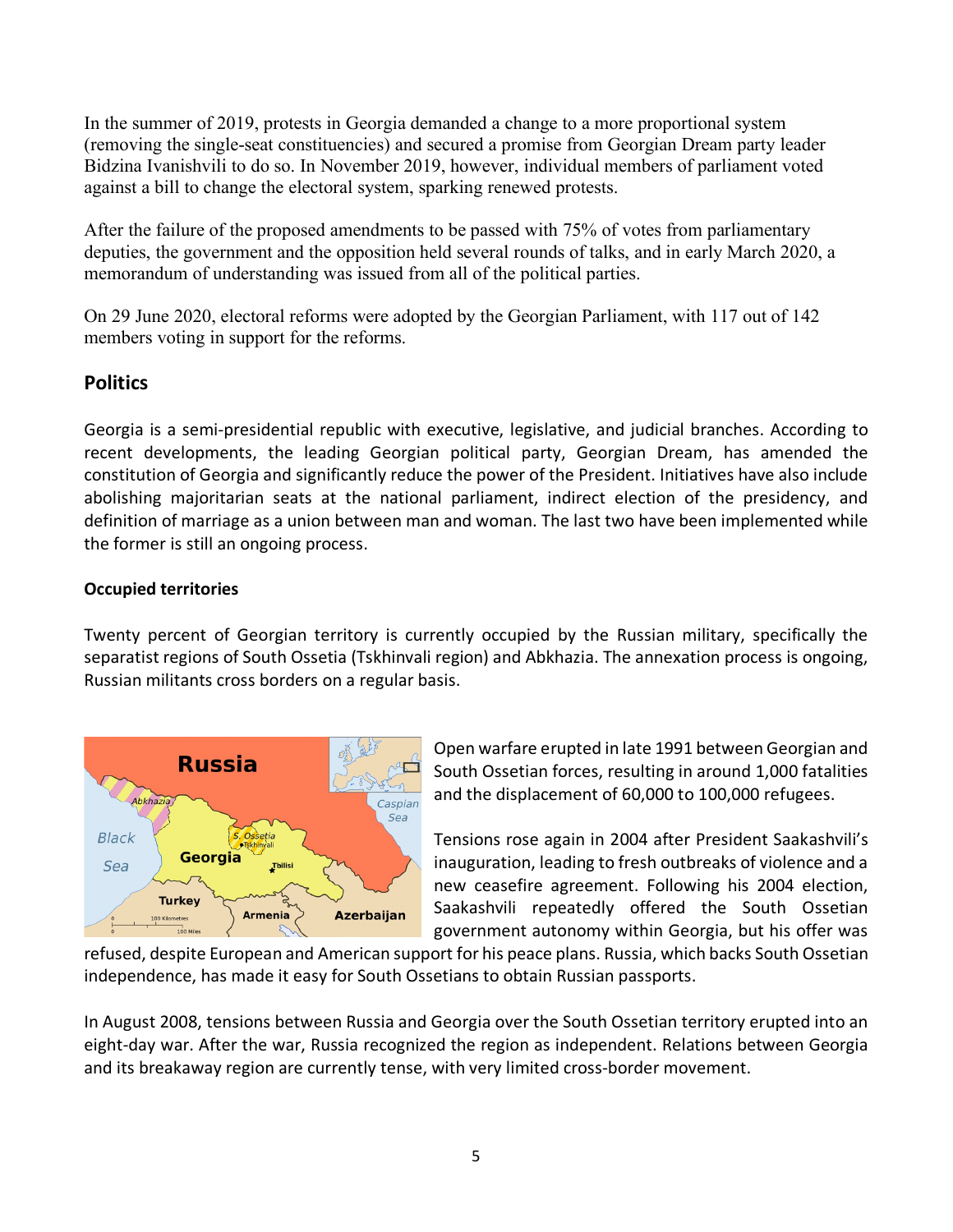Georgia has continued to press for the withdrawal of Russian troops from South Ossetia, who are widely viewed as supporting the separatist authorities and preventing the reestablishment of Tbilisi's jurisdiction. International efforts to facilitate discussions on security and stability between representatives of South Ossetia, Georgia, and Russia have failed to bring the parties to an agreement on non-use of force.

Abkhazia, a region in Georgia's northwest, saw the country's bloodiest post-independence fighting, in 1992-1993. After Georgia's independence in 1991, separatists announced their intention to break away and establish closer ties with Russia.

Tbilisi attempted to re-impose central authority over Abkhazia in 1992. A thirteen-month war between Georgian government forces and Abkhaz separatists followed, which ultimately involved Russian troops and volunteers from other parts of the Caucasus. The war resulted in widespread ethnic cleansing in which an estimated 10,000 Georgians were killed and up to 300,000 refugees fled to other regions of Georgia and beyond. Abkhazia's independence has never been recognized widely. It remains diplomatically and economically isolated with the exception of Russia, its main economic partner. In August 2008, Abkhazian forces took control of the Kodori Gorge.

Since establishing effective control over Abkhazia, Russia has introduced troops and set up military bases there. Georgia regards the presence of Russian troops in Abkhazia, as well as in South Ossetia, as an act of occupation.

# **Economics**

Georgia's economy is based primarily on tourism, transport, and energy infrastructure. Winemaking remains a traditional part of Georgia's agricultural industry.

Georgia occupies a prime location for trans-shipment of oil and gas from the Caspian Basin and Central Asia into Europe. Projects include the Baku-Tbilisi-Ceyhan (BTC) and the Baku-Tbilisi-Erzurum oil and gas pipelines that run from Azerbaijan through Georgia to Turkey.

According to the World Bank, Georgia's economy grew by 5.3% in 2018, with the country's GDP valued at \$16.7 billion at the end of the year.

Georgia's key macroeconomic vulnerabilities include risks to external and fiscal sustainability, corruption, an over-reliance on tourism.

# <span id="page-5-0"></span>**Human Rights**

According to the annual U.S. State Department human rights report on Georgia from 2018, concerns persist about abuses by law enforcement officials, corruption, and judicial independence.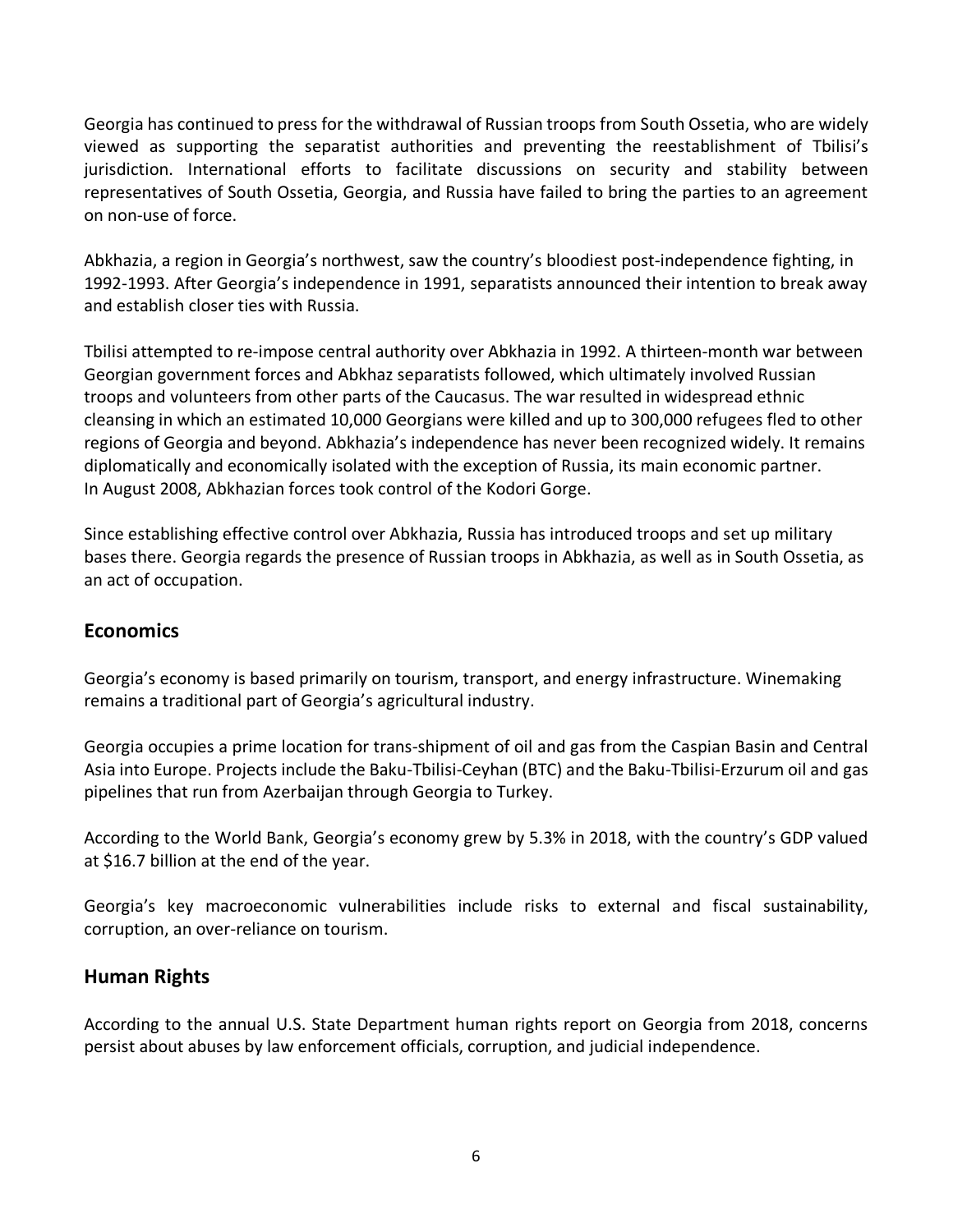In February 2017, Georgia's parliament adopted a new bill that made "insulting religious feelings" a civil offense. The bill was adopted in order to penalize criticism of religious leaders.

Ill-treatment and abuse by Georgian law enforcement officers are major issues of concern domestically. Local NGOs with the Public Defender Office of Georgia have tried to influence authorities to create an independent investigation mechanism, but the government has not yet adopted relevant legislation.

Legislation that allows state security services direct, unrestricted access to telecom operators' networks for surveillance purposes was ruled unconstitutional by the Constitutional Court in April 2017.

# **Foreign Policy**

With the exception of Russia, Georgia's relations with its neighbors are generally good. Georgia is a founding member of the GUAM (Georgia, Ukraine, Azerbaijan, and Moldova) regional alliance, which works to strengthen the independence of post-Soviet states. Georgia is also a part of major transregional energy and transport projects that have drawn participating regional states closer.

Georgia began shaping its independent foreign policy priorities in the mid-1990s. Since then, the country has successfully sought membership in Western-led international organizations and developed a broad partnership and cooperation agenda with the United States and the EU. Georgia joined the Council of Europe in April 1999. The country also participates in bodies that promote integration into NATO, such as the NATO-Georgia Council, the Annual National Plan, and the Joint Training and Evaluation Center.

In June 2014, Georgia signed an Association Agreement with the EU. The implementation of the Association Agreement significantly contributed to the adoption of European legal standards as well as the development of trade, energy, and other important sectors that led to a significant increase of Georgian exports and GDP. To enhance the relationship, Georgia and the EU have also started to implement a Deep and Comprehensive Free Trade Agreement (DCFTA). The EU-Georgia Association Agreement entered into force in July 2016. As of March 2017, Georgian citizens can freely travel to the European Schengen zone without a visa.

Georgia has a unique partnership with NATO in the defense and security fields despite the fact that Georgia is not a candidate country for joining the Euro-Atlantic alliance. NATO provides technical assistance to improve Georgia's military and defense capabilities. In September 2016, NATO Secretary General Jens Stoltenberg visited Georgia for two days of meetings Georgian government officials.

Georgia has unequivocally expressed its full support for Ukraine's sovereignty and territorial integrity during Ukraine's conflict with Russia, and has condemned Russia's violent actions against Ukraine's sovereignty.

### <span id="page-6-0"></span>**Relations with the United States**

The United States established diplomatic relations with Georgia in 1992. In 2000, the U.S. granted Permanent Normal Trade Relation status to Georgia.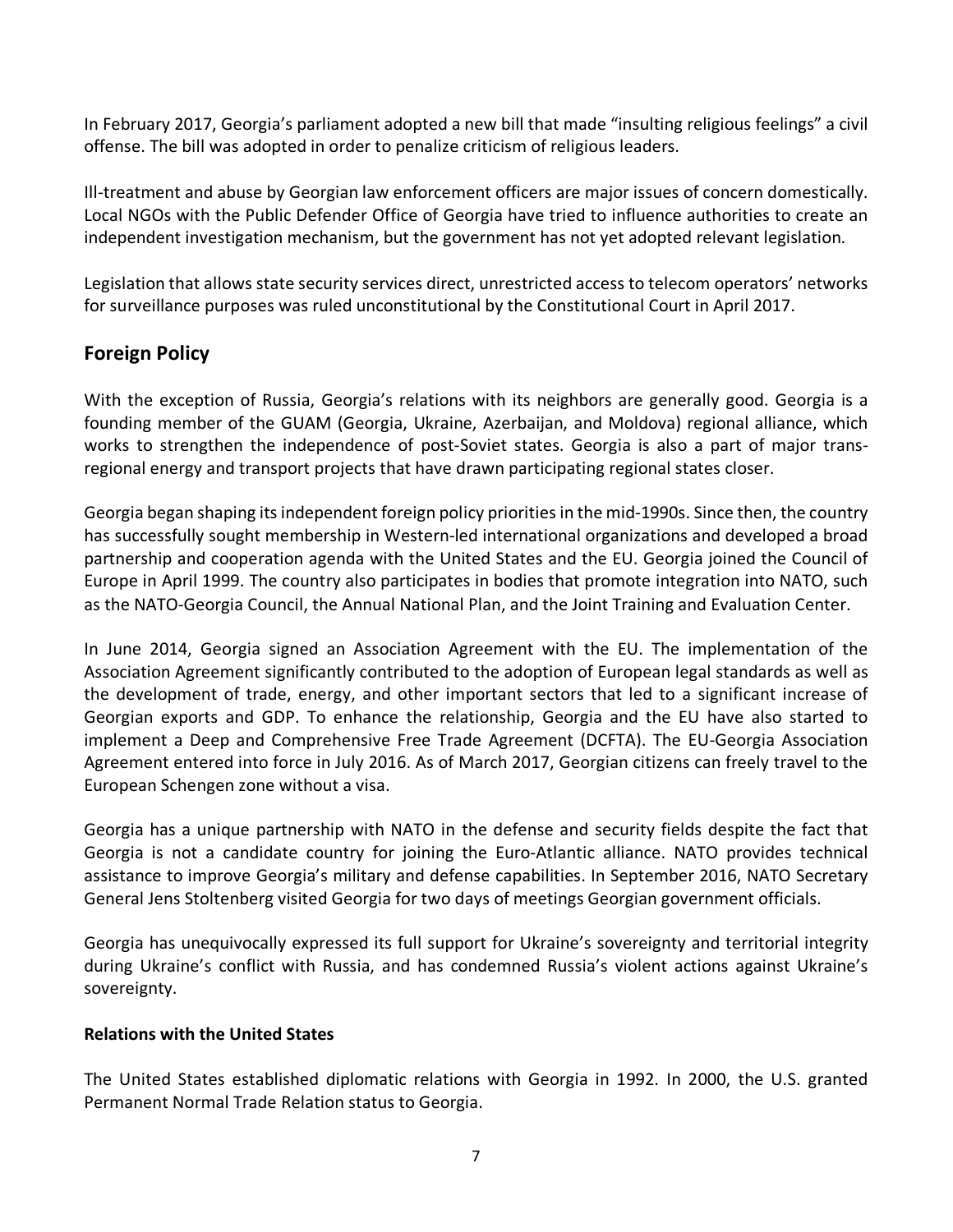The United States has helped Georgia recover from its civil strife and solve economic difficulties, though the total volume of bilateral trade remains small. U.S. aid focuses on Georgian economic and political reform.

Concern over international terrorism in the wake of the September 11, 2001 attacks prompted creation of a \$64 million Train and Equip Program for Georgia. The program brought hundreds of American soldiers into Georgia in May 2002 to train and equip Georgian military and law enforcement agencies to combat drug trafficking and proliferation, and to secure Georgia's borders against terrorists.

Georgia supported the 2003 U.S.-led war in Iraq, pledging military support and use of the Vaziani Military Base. The Georgian government also supported Washington's position in UN Security Council deliberations. By 2008, Georgia had deployed 2,300 troops to Iraq.

Georgia has made an even larger troop contribution to the International Security Assistance Force (ISAF) mission in Afghanistan. Over 1,600 Georgian troops served on the front at one time, and almost 11,000 Georgian soldiers participated in the mission overall, the largest troop contribution from any non-NATO member country.

In May 2005, President George W. Bush paid a historic visit to Georgia. President Bush expressed strong support for Georgian independence and sovereignty against the backdrop of Russian pressure. Overall, U.S. assistance to independent Georgia since 1991 totals approximately \$3 billion. In July 2006, President Saakashvili made a reciprocal state visit to the United States and met with President Bush at the White House.

Among many areas of cooperation between the U.S. and Georgia is cultural cooperation. In July 2008, the U.S. Commission for the Preservation of America's Heritage Abroad and the Georgian government signed an agreement to protect American cultural heritage sites in Georgia. In September 2008, the United States passed a \$1 billion aid package for Georgia in response to the conflict with Russia.

Vice President Biden traveled to Georgia in 2009. President Obama met with President Saakashvili during his visits to the United States in January 2011 and January 2012 and reaffirmed the U.S. commitment to uphold Georgia's territorial integrity.

Secretary of State Hillary Clinton visited Georgia in 2012. Meeting with the visiting Georgian President in April 2013, Vice President Joe Biden emphasized the United States' strong commitment to partnership with Georgia. In May 2013, Saakashvili met with Secretary of State John Kerry, who urged continued democratization.

In March 2014, a Georgian delegation headed by Prime Minister Irakli Garibashvili met with Vice President Biden and President Obama to discuss strengthening U.S.-Georgia strategic cooperation, including increasing trade and investment cooperation between the two economies. The U.S. also assured Georgia of U.S. support for Georgia's Euro-Atlantic integration.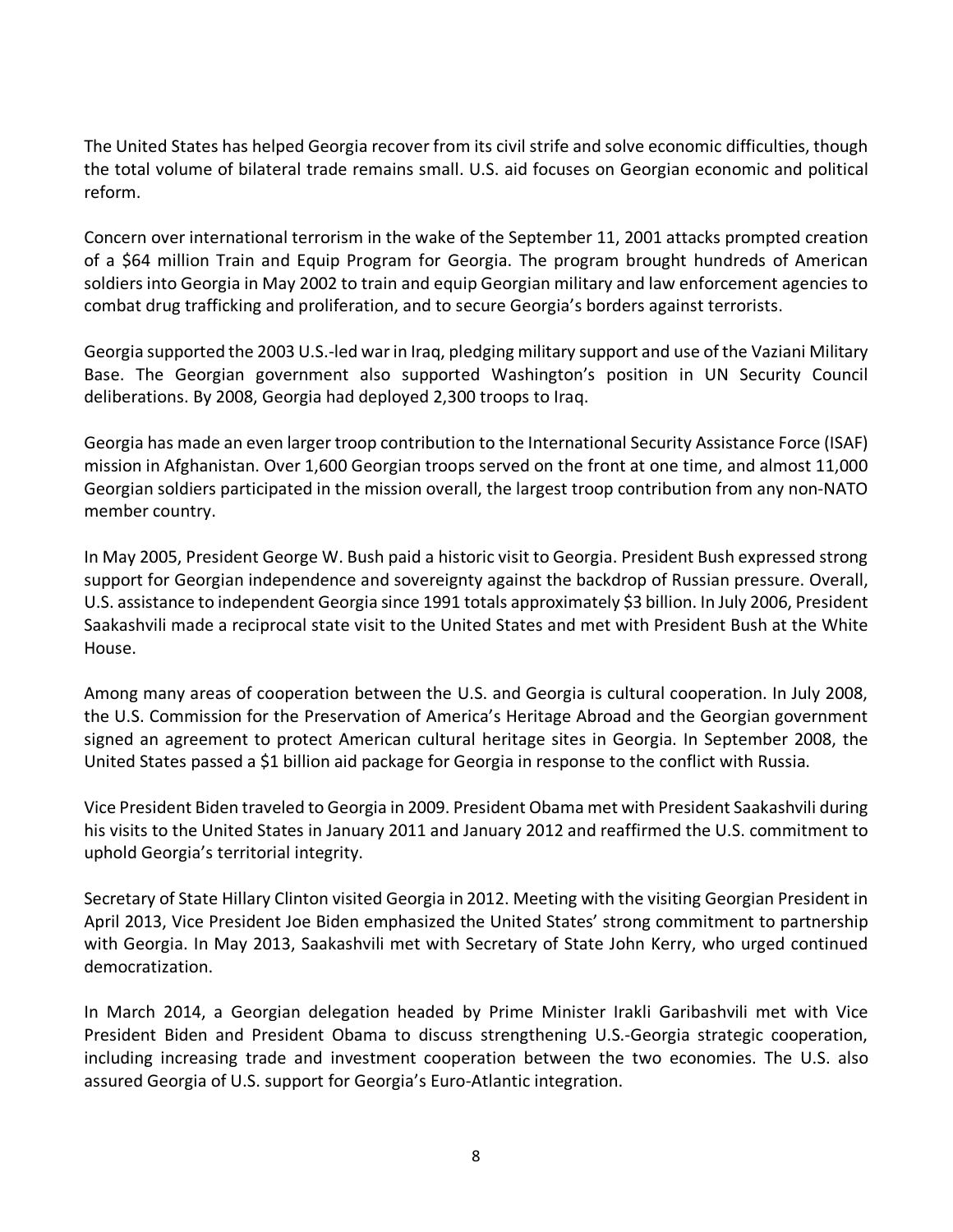U.S. Secretary of Defense Chuck Hagel visited Georgia in September 2014, meeting with the President, Prime Minister, and Defense Minister, to discuss bilateral cooperation as well as coordination of efforts to combat international terrorism. In October 2015, President Giorgi Margvelashvili paid his first visit to Washington, D.C., meeting with Members of Congress and the U.S. administration.

In May 2017, Prime Minister Giorgi Kvirikashvili met President Donald Trump and Vice President Mike Pence as part of a three-day official visit to the United States. President Trump expressed Washington's "full support of Georgia's sovereignty and territorial integrity."

In July 2017, Vice-President Mike Pence visited Georgia. During the visit, he reaffirmed Washington's support for Georgia's sovereignty and territorial integrity and denounced Russia's "aggression" and "occupation" of Georgian territory. Pence also met with the leaders of the Georgian opposition and addressed troops participating in NATO joint military exercises.

From 2015 through December 2019, the United States authorized nearly \$13 million in defense articles to Georgia via the Direct Commercial Sales (DCS) process. These included firearms, electronics, ammunition/ordnance, and fire control, laser, and imaging.

In 2019, The HALO Trust (HALO) completed U.S.-funded operations cleaning up the unplanned munitions explosion at the Primorsky munitions depot in Russian-occupied Abkhazia, clearing 143,673 square meters (36 acres) of land and destroying 23,407 pieces of unexploded ordnance. HALO's operations at Primorsky are continuing in 2020 with other donor funding.

Since 2009, the United States engaged with Georgia at a senior level through the U.S.-Georgia Strategic Partnership Commission, which Secretary of State Michael R. Pompeo last hosted in June 2019.

### <span id="page-8-0"></span>**Relations with Israel**

Georgia and Israel have warm relations. Israel has an embassy in Tbilisi (also accredited to neighboring Armenia), and Georgia maintains an embassy in Tel Aviv. During a visit to Israel in January 1998, President Shevardnadze met with Prime Minister Benjamin Netanyahu and signed a "declaration of friendship." Netanyahu made a reciprocal visit in March 1999 to Tbilisi and signed a military cooperation agreement. Israel has engaged in extensive military cooperation with Georgia. It has sold Georgia armored vehicles, and Israeli Special Forces and private contractors have trained Georgian troops.

Several years ago, Georgia abolished visa requirements for Israeli citizens, and a fully reciprocal Georgia-Israel visa waiver regime came into force in March 2014.

Israel has provided humanitarian aid to Georgia on several occasions. During an official visit to Georgia by Israeli President [Moshe Katsav](http://www.mfa.gov.il/mfa/go.asp?MFAH00fw0) in January 2001, Israel initiated [drought assistance](http://www.mfa.gov.il/mfa/go.asp?MFAH0j2b0) for Georgian agriculture, and in 2002, Israel sent humanitarian assistance to earthquake victims. Israeli hospitals support the Tbilisi Diabetes Center through a twin-cities program.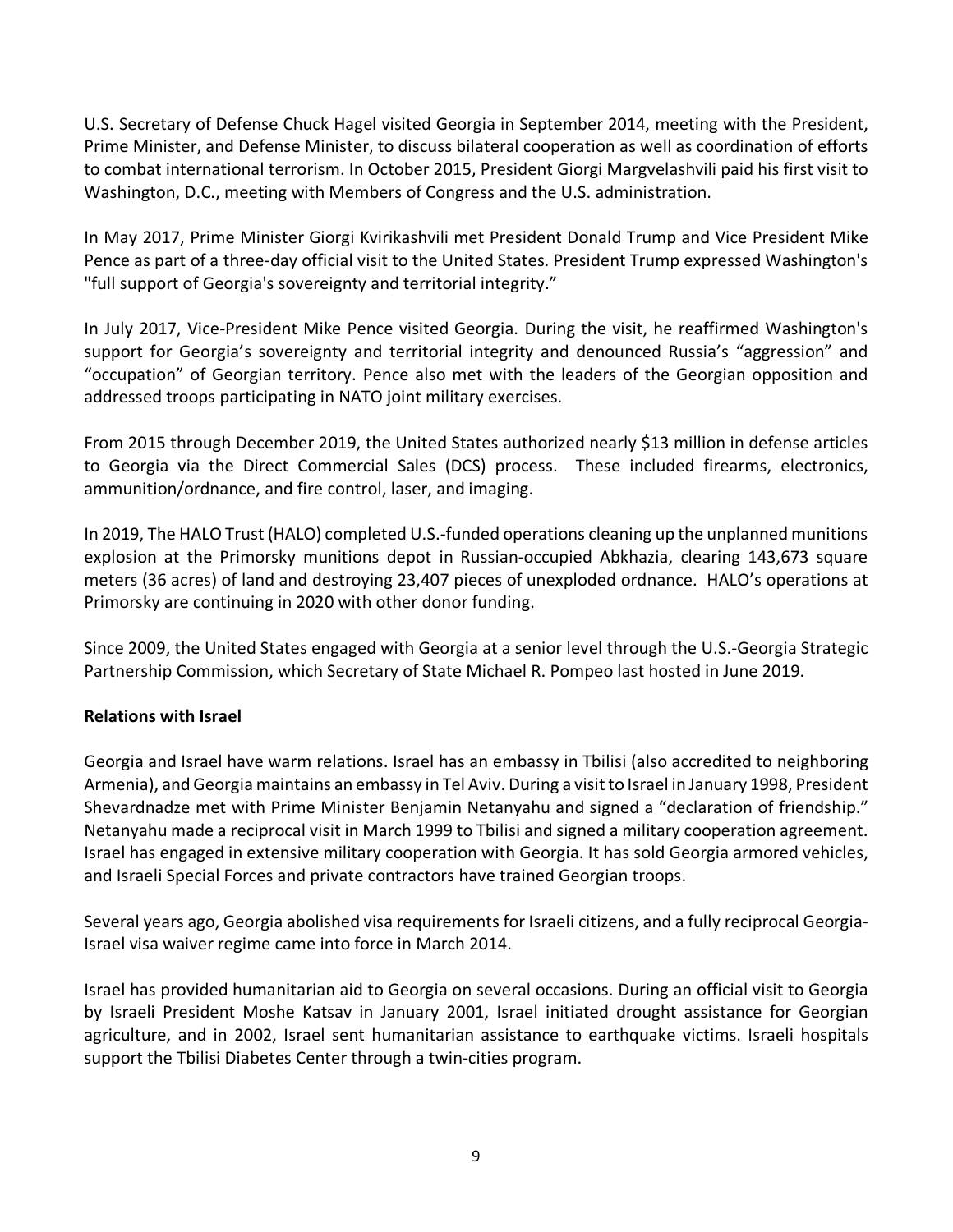President Saakashvili made closer relations with Israel a priority, visiting Israel in July 2004 and again in November 2006. Saakashvili promoted Israeli tourism to Georgia, and attempted to spur foreign investment in Georgia by offering dual citizenship to Israelis originally from Georgia.

Georgia's participation in the region's strategic BTC oil pipeline has also attracted Israeli attention. In 2006 and 2007, Israel and Turkey reached a provisional agreement to carry Azerbaijani oil through Georgia and Turkey to the Israeli port of Eilat for shipment to Asian markets.

When Russian troops began moving into the South Ossetia region of Georgia in August 2008, the Jewish Agency of Israel (JAFI) became active in caring for the new needs of Georgia's Jewish community. Of the 200 Jews of Gori, a town adjacent to the battle zone, a large number immediately made *aliyah*.

Prime Minister Ivanishvili visited Israel in June 2013. In early 2014, Prime Minister Irakli Garibashvili met in Israel with Israeli Prime Minister Benjamin Netanyahu, President Shimon Peres, and Knesset Speaker Yuli Edelstein, and signed a historic bilateral trade deal. The ministers also created a new joint economic commission on advancing cooperation in the areas of technology, water, agriculture, and education.

In October 2015, President Margvelashvili visited Israel, meeting with President Shimon Peres, Prime Minister Benjamin Netanyahu and Knesset Speaker Yuli Edelstein.

In 2017 Georgia and Israel celebrated the 25th anniversary of the establishment of diplomatic relations between the two countries. On January 9, 2017 President of Israel, Reuven Rivlin visited Georgia's capital Tbilisi for a two-day official state visit. He met the President of Georgia, the Prime Minister, Speaker of Parliament and other high officials of Georgian Government.

<span id="page-9-0"></span>In July 2017 Prime Ministers Benjamin Netanyahu and Giorgi Kvirikashvili met in Jerusalem. Kvirikashvili underlined the special Georgia-Israel relationship, saying the two nations' friendship is 2,600 years old. Netanyahu accepted an invitation from Kvirikashvili to visit Georgia. After the meeting, Kvirikashvili visited Yad Vashem, where he laid a wreath to honor the memory of victims of the Holocaust.

Israel-Georgia defense and trade ties continue to develop positively. During his September 2018 visit to Georgia, Defense Minister Avigdor Lieberman signed agreements with his Georgian counterparts regarding cooperation on cybersecurity and fighting terror. Israel and Georgia are also exploring the possibility of instituting free trade measures between the two countries.

Tourism, an important income sector for Georgia, has increased dramatically in the past two decades, from fewer than 400,000 tourist entrances in 2000 to nearly 6.5 million in 2017. Before the 2020 onset of the coronavirus crisis, which affected tourism globally, Georgia's proximity and attractiveness made it one of Israel's most preferred travel destinations. In 2017 alone, over 115,000 Israelis visited Georgia

# **Jewish Communal Life & Anti-Semitism**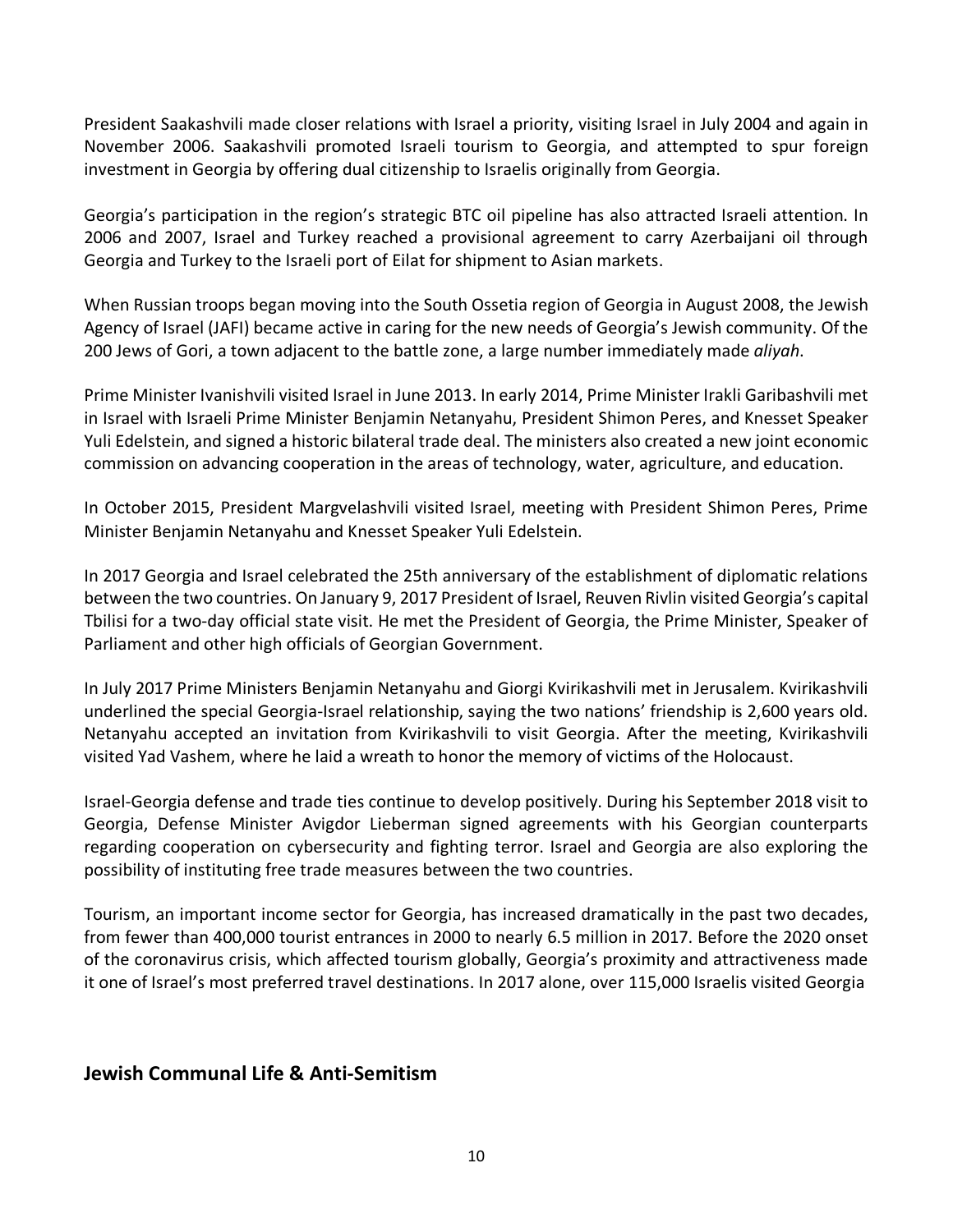Jewish settlement in Georgia dates back 2,600 years. Once numbering as many as 100,000, the Jewish population has been declining for over fifty years, in large part as a response to Soviet-era restrictions and emigration spurred by the political and economic turmoil following independence.

During the 1970s and 1980s, some 30,000 Georgian Jews made *aliyah* while thousands more immigrated to other countries, an exodus of nearly one-fifth of Georgia's Jewish population.

Despite its rapid decrease in size and Soviet-era restrictions and persecutions, the Georgian Jewish community has maintained its identity and traditions. Inter-marriage rates are low and levels of Jewish knowledge and community involvement are higher than in many other former Soviet republics.



The distinction between Ashkenazi and Mountain Jews

(Tats) often extends into religious and communal organizations, but relations are usually warm. Tbilisi is home to an estimated 11,000 Jews, and smaller communities remain in Kutaisi, Batumi, Rustavi, Akhaltsikhe, Akhalkalaki, Surami, Oni, Kareli, and Stalin's hometown of Gori. Almost no Jews remain in the war-torn provinces of Abkhazia and South Ossetia.

Since Georgia's independence, the government has been supportive of the Jewish community. In 1994, President Shevardnadze issued a decree ordering the protection of Jewish religious, cultural, and historical monuments. In September 1998, the Georgian government sponsored a major celebration commemorating twenty-six centuries of Jewish life in Georgia. Over 50,000 people attended, including President Shevardnadze, Israeli Deputy Prime Minister Moshe Katsav, and Israel's Ashkenazi and Sephardic Chief Rabbis. Amidst Hanukkah celebrations in 2005, President Saakashvili offered Georgian Jews in Israel dual citizenship.

Organized Jewish life has flourished since independence. There are thirty Jewish institutions, three Jewish newspapers, and a radio and TV station. Most communal organizations are based in Tbilisi. The Jewish Agency for Israel (JAFI) and the American Jewish Joint Distribution Committee (JDC/ "Joint") both have permanent representatives in Georgia. The JDC-supported Hesed Eliyahu (charity center) distributes food and medical aid to the elderly, who comprise over 50% of the Jewish population. A branch of Hillel is active in Tbilisi.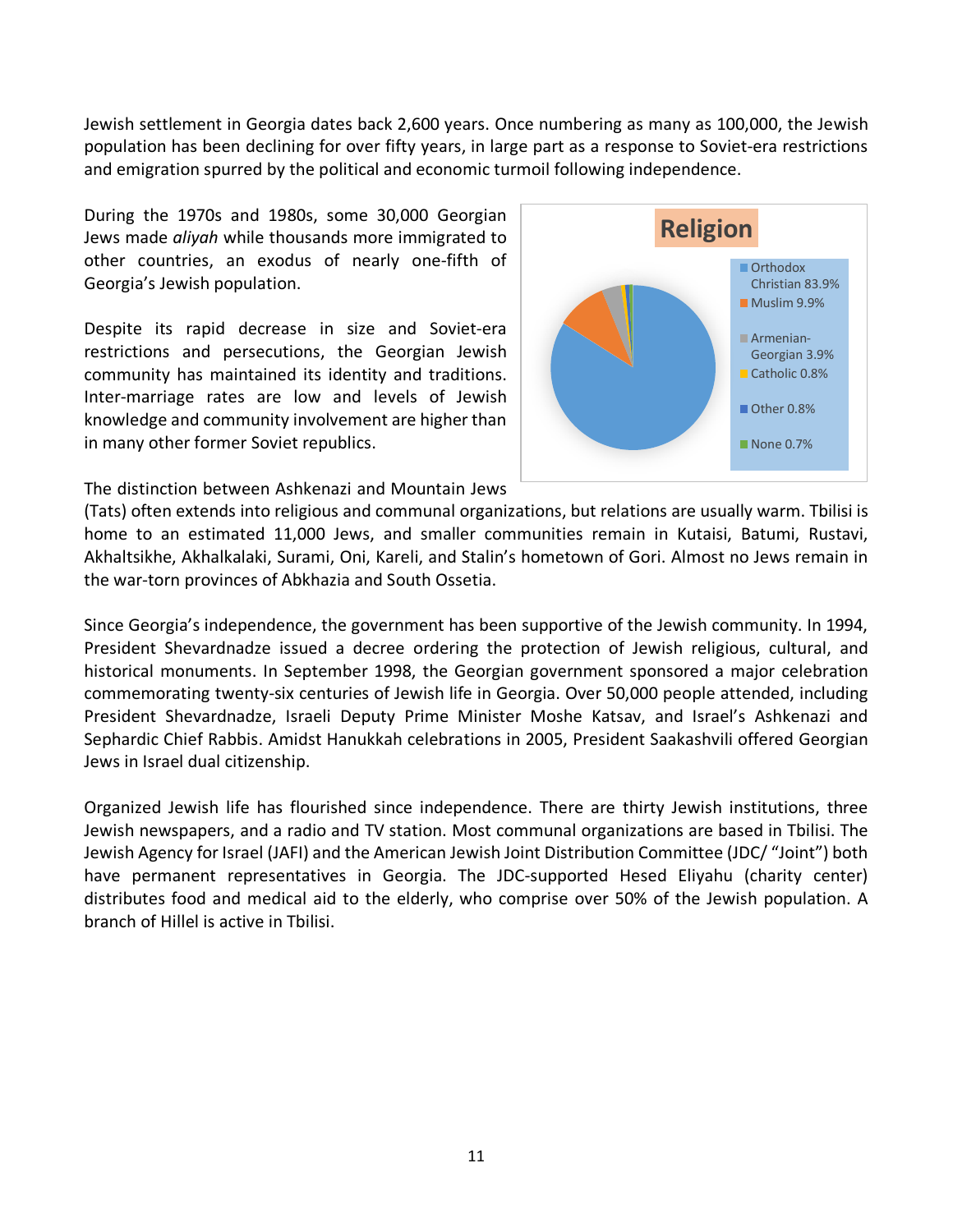The Rachamim Society, founded in 1990, supplies financial and medical support and organizes care for Jewish cemeteries and synagogues. It serves as the umbrella organization for Ashkenazi Jews. The Association of Georgian Jews (Derekh Yehudi) promotes property restitution and hosts community programs. Its focus is regaining property rights to a 19<sup>th</sup> century Ashkenazi synagogue that was converted into a club during the Communist era and later to a popular theater.



**Tbilisi synagogue, now home to a popular theater** 

Though the community's synagogues are regarded as distinctly Georgian or Ashkenazi, religious and social services (especially educational programs), cater to both groups. Chief Rabbi of Georgia Ariel Levin is a native Georgian who received his ordination in Israel.

A Jewish day school, a library, several Sunday schools for children and adults, and a men's yeshiva college all contribute to the revitalization of Jewish life. Rabbi Levin opened a kindergarten in 2002 at his 86 student day school, Tiferet Tsvi. An educational center, also run by Rabbi Levin, teaches both secular and religious subjects and has started a program to train Jewish teachers for the community. A JDCsupported Open University offers high-level courses in Judaism.

Georgian Jewish history is preserved at the Jewish Ethnographic Museum. The Shalom Club, run by graduates of courses offered by the Israeli Foreign Ministry's Center for International Cooperation (MASHAV), coordinates community events and charity projects in cooperation with the Israeli Embassy.

Christian organizations have been supportive of the Jewish community as well. In January 2001, the Georgian Orthodox Church and Jewish community signed an agreement of mutual respect and support, continuing a tradition of warm interfaith relations in Georgia. In 2003, JDC opened a new "Jewish House" to house several of the community's organizations: the Hesed Eliyahu Charitable Center, the Jewish Cultural Center, Hillel-Tbilisi, the Institute of Social and Communal Workers, editorial headquarters of the Jewish newspapers, and the Office of the Georgian-Jewish Folk Dance and Song Ensemble. Several hundred people including Georgian government officials, the



**The "Jewish House"**

ambassadors from Israel and the United States, and leaders of the Jewish community, including NCSEJ, attended the dedication ceremony.

State media have published articles condemning anti-Semitism, and a state-sponsored radio station broadcasts a special program for Georgians living in Israel. The main problems facing Georgian Jewry are the same as for the general population: corruption, unemployment, and inadequate health care and state services. Jewish organizations report no government restrictions on emigration.